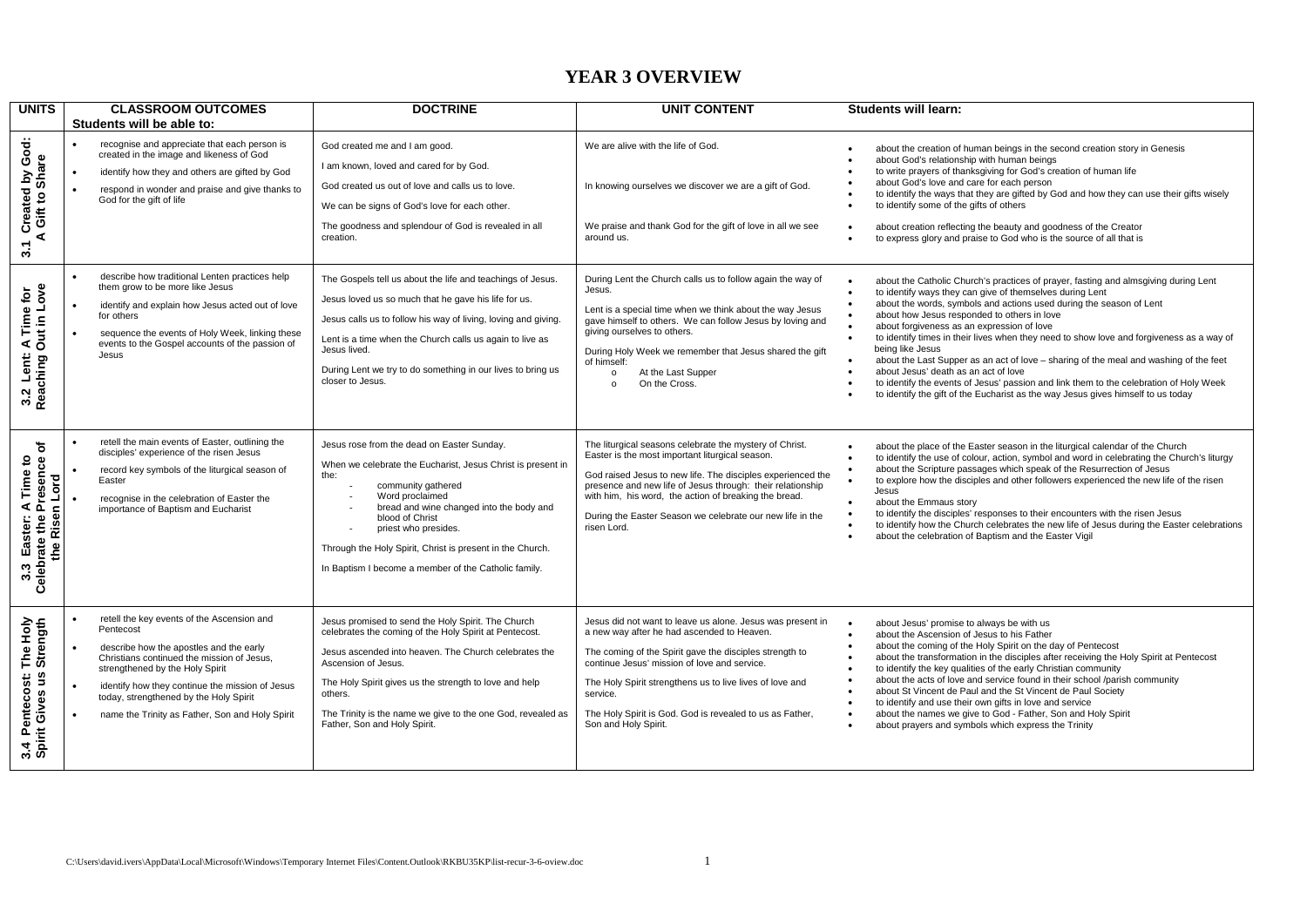### **YEAR 3 OVERVIEW**

| <b>UNITS</b>                                                    | <b>CLASSROOM OUTCOMES</b>                                                                                                                                                                                                                                                                                                                                                      | <b>DOCTRINE</b>                                                                                                                                                                                                                                                                                                                                                                            | <b>UNIT CONTENT</b>                                                                                                                                                                                                                                                                                                                                                                                     | <b>Students will learn:</b>                                                                                                                                                                                                                                                                                                                                                                                                                                                                                                                                                                                                                                                                                                              |
|-----------------------------------------------------------------|--------------------------------------------------------------------------------------------------------------------------------------------------------------------------------------------------------------------------------------------------------------------------------------------------------------------------------------------------------------------------------|--------------------------------------------------------------------------------------------------------------------------------------------------------------------------------------------------------------------------------------------------------------------------------------------------------------------------------------------------------------------------------------------|---------------------------------------------------------------------------------------------------------------------------------------------------------------------------------------------------------------------------------------------------------------------------------------------------------------------------------------------------------------------------------------------------------|------------------------------------------------------------------------------------------------------------------------------------------------------------------------------------------------------------------------------------------------------------------------------------------------------------------------------------------------------------------------------------------------------------------------------------------------------------------------------------------------------------------------------------------------------------------------------------------------------------------------------------------------------------------------------------------------------------------------------------------|
| Saints<br>Called to be<br>rÙ.<br>ώ,                             | Students will be able to:<br>name some saints and recall how they loved<br>and served others<br>identify qualities of holiness and describe how<br>$\bullet$<br>the saints demonstrated these qualities<br>articulate how they can use their gifts to lead<br>$\bullet$<br>good and holy lives                                                                                 | Jesus calls me to love and serve others.<br>The Holy Spirit empowers us to live lives of love<br>and service.<br>The Church names some special people as saints<br>and honours them with a feast day.<br>Through Baptism we are called to be saints: to live<br>lives of love and service.                                                                                                 | People inspire us by the way they live in love and service of<br>others.<br>Through the stories of the saints who lived in loving service,<br>we can learn how to be a follower of Jesus.<br>Throughout the Liturgical Year our Church recognises and<br>celebrates the lives of the saints.<br>Through our Baptism we are all called to be saints and to<br>use our gifts in loving service of others. | about people whom they admire and who inspire them by the goodness of their lives<br>to identify the qualities of those who live in loving service of others<br>about the lives of some of the saints and the qualities that make people holy<br>to recognise that the saintliness of ordinary people can inspire and lead others to God<br>about the process of canonisation in the Catholic Church<br>$\bullet$<br>how the Church's Liturgical Year helps us to remember and celebrate the lives of the saints<br>$\bullet$<br>about the feast of All Saints<br>about the qualities needed to live lives of goodness and holiness<br>$\bullet$<br>that through our Baptism we are all called to be saints                              |
| Relationships: Sharing<br>God's love<br>3.6                     | list actions which help to build right<br>relationships based on love and respect<br>describe how they can respond to Jesus'<br>$\bullet$<br>command to love God and love others<br>explain prayer as a way of communicating<br>and building their relationship with God<br>recognise that the celebration of Eucharist<br>expresses their relationship with God and<br>others | We can be signs of God's love for each other.<br>We grow in relationship with God through prayer.<br>God's grace helps us choose to do what is right.<br>God has given each person free will and the power<br>to choose.<br>Jesus sees the gift and worth of each person.<br>We are called to be followers of Jesus.                                                                       | We are called to right relationship with each other and to be<br>a sign of God's love to others.<br>Jesus taught us how to live in right relationship with God<br>and one another.<br>Jesus taught us how to pray. We develop our relationship<br>with God through prayer.                                                                                                                              | about the gift of freedom of choice given to us by God<br>to recognise that making decisions based on love, justice and respect is a responsible way to live<br>about the commandment to love and respect God and the commandment to speak respectfully of<br>others<br>about making decisions based on love and respect<br>$\bullet$<br>to apply Jesus' commandment to love one another by identifying how they relate to others<br>about prayer as listening and talking to God<br>to identify when and how they can speak with God<br>$\bullet$<br>about the Our Father<br>$\bullet$<br>to value prayer as a special time with God<br>about the Eucharist as the sacrament which celebrates our relationship with God and one another |
| Eucharist: Jesus is With Us<br>5.7                              | describe ways Catholics demonstrate their<br>belief in the presence of Jesus Christ in the<br>celebration of the Eucharist<br>identify and describe the four main parts of<br>٠<br>the Mass<br>demonstrate an understanding of the<br>importance of Eucharist                                                                                                                  | Our Church remembers, celebrates and gives<br>thanks for the life, death and Resurrection of<br>Jesus.<br>In the celebration of the Eucharist, Jesus Christ is<br>present in the:<br>community gathered<br>Word of God<br>bread and wine which<br>become the body and<br>blood of Christ<br>priest who presides.<br>The Eucharist strengthens us to live the Good<br>News of Jesus Christ. | The Catholic Church celebrates the Sacrament of the<br>Eucharist.<br>In the Liturgy of the Word, the Word of God is proclaimed.<br>In the Liturgy of the Eucharist, we give thanks for the life,<br>death and Resurrection of Jesus and share the bread and<br>wine - the body and blood of Christ.<br>The Eucharist gives us strength to live the Good News.                                           | about ways we celebrate with family, friends and community<br>about the importance of the celebration of the Eucharist<br>to distinguish the four parts of the Mass<br>$\bullet$<br>about the Introductory Rites<br>about the ways we remember Jesus in the Mass<br>to participate in the Mass and become familiar with some responses<br>about the Liturgy of the Word<br>about the presence of Jesus in the celebration of the Eucharist<br>$\bullet$<br>to participate in the Mass and be familiar with some responses<br>about the Eucharist as a source of strength and nourishment<br>$\bullet$<br>about the Concluding Rites<br>$\bullet$<br>to identify the ways we can love and serve God and one another<br>$\bullet$          |
| Christmas: A Time<br>for Responding in<br>Advent to<br>៓<br>3.8 | recall key events in the Scriptures that tell of<br>Mary's openness to God<br>explain how Mary is a model for Christians<br>today<br>identify how they can respond to God's gift of<br>Jesus<br>recognise the liturgical seasons of Advent and<br>Christmas as times to celebrate their<br>relationship with God                                                               | Mary is the Mother of God.<br>Mary responded in faith to God's call.<br>Mary's love and trust is an example for all<br>Christians.<br>God gives us the gift of Jesus.<br>We gather in the celebration of the Eucharist to<br>give thanks and praise for the gift of Jesus.                                                                                                                 | Mary responded to God with faithfulness and love.<br>During Advent we prepare to receive the gift of Jesus.<br>Jesus, God's gift to us, is born.<br>In my life I can respond to God's gift of Jesus.                                                                                                                                                                                                    | about Mary's response to God's call<br>about Mary's response as an example for all Christians<br>about how Mary prepared for the gift of Jesus<br>to identify ways we can prepare to receive the gift of Jesus<br>about Jesus as God's gift to us and the fulfilment of God's promise<br>about the response of the shepherds to the birth of Jesus<br>about Christmas as a time when we reach out to others<br>about how the Catholic community celebrates the birth of Jesus<br>to identify ways they can respond to God's gift of Jesus in their lives                                                                                                                                                                                 |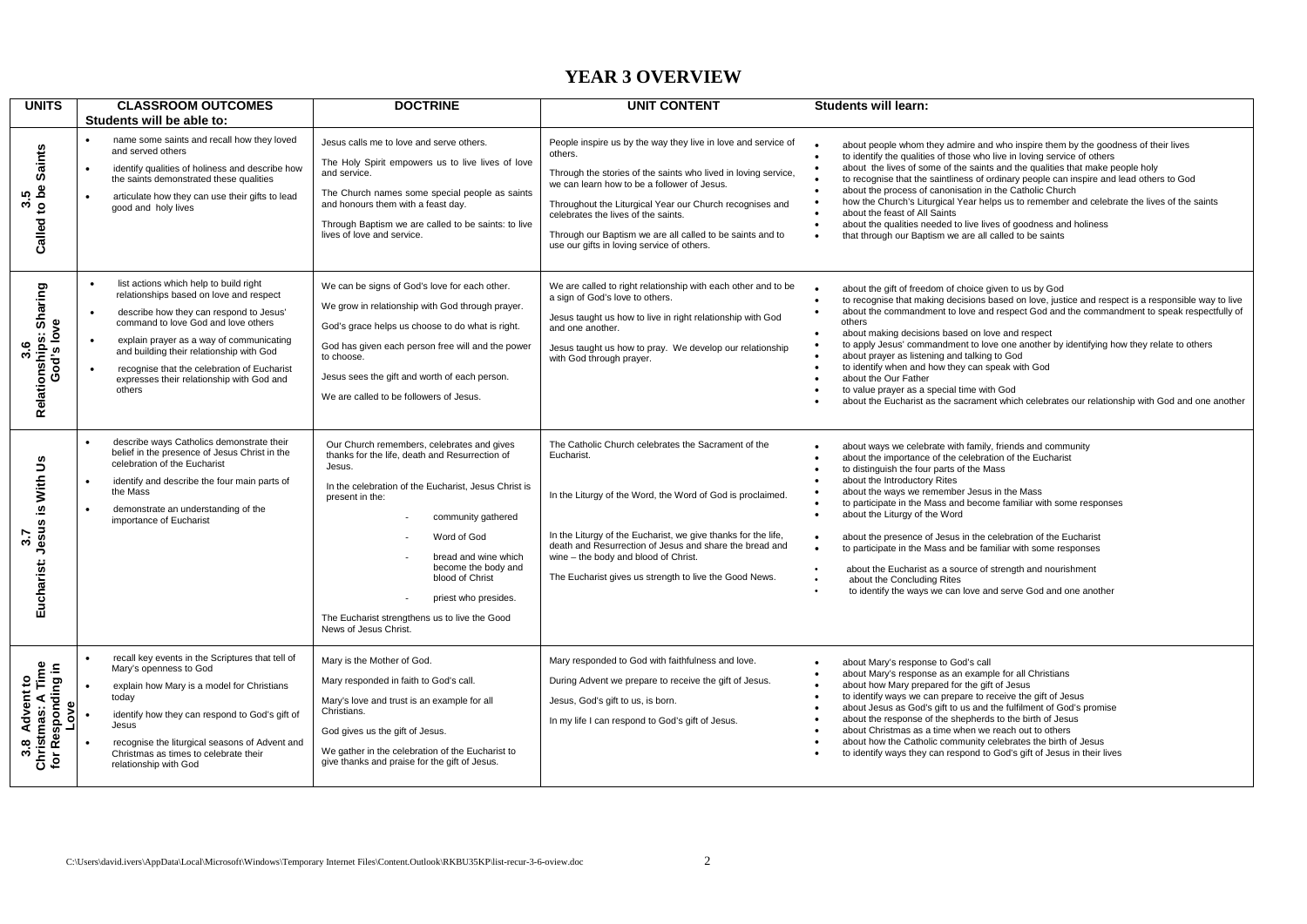### **YEAR 4 OVERVIEW**

| <b>UNITS</b>                                               | <b>CLASSROOM OUTCOMES</b><br>Students will be able to:                                                                                                                                                                                                                                                                                                           | <b>DOCTRINE</b>                                                                                                                                                                                                                                                                                                                                                                                                                                                            | <b>KEY CONTENT</b>                                                                                                                                                                                                                                                                                                                                                                                                                                 | <b>Students will learn:</b>                                                                                                                                                                                                                                                                                                                                                                                                                                                                                                                                                                                                                                                                                                                                                                                                                                             |
|------------------------------------------------------------|------------------------------------------------------------------------------------------------------------------------------------------------------------------------------------------------------------------------------------------------------------------------------------------------------------------------------------------------------------------|----------------------------------------------------------------------------------------------------------------------------------------------------------------------------------------------------------------------------------------------------------------------------------------------------------------------------------------------------------------------------------------------------------------------------------------------------------------------------|----------------------------------------------------------------------------------------------------------------------------------------------------------------------------------------------------------------------------------------------------------------------------------------------------------------------------------------------------------------------------------------------------------------------------------------------------|-------------------------------------------------------------------------------------------------------------------------------------------------------------------------------------------------------------------------------------------------------------------------------------------------------------------------------------------------------------------------------------------------------------------------------------------------------------------------------------------------------------------------------------------------------------------------------------------------------------------------------------------------------------------------------------------------------------------------------------------------------------------------------------------------------------------------------------------------------------------------|
| Love<br>৳<br>Living the Law<br>4.1                         | recall the ten commandments and identify their<br>guiding principles<br>relate Jesus' 'new commandment' to the ten<br>commandments<br>identify how the ten commandments and Jesus'<br>'new commandment' influence their living as<br>followers of Jesus<br>identify how individuals and organisations in the<br>Church "show they are Christians by their love"  | God gave the chosen people the Commandments to direct<br>their way of life.<br>Jesus gives us a new commandment - the law of love.<br>Jesus loves all people.<br>Jesus calls us to live the law of love.                                                                                                                                                                                                                                                                   | Each group has its own rules. Rules guide people in<br>making decisions.<br>The Commandments of God guide our living - in<br>relationship with God and each other.<br>Jesus came to show us how to live in love and he gave us<br>the new law of love.<br>As Christians we are called to live the law of love.                                                                                                                                     | about the purpose and function of rules<br>to identify values on which familiar rules are based<br>about the Commandments God gave to the people of Israel<br>about the way of life promoted by the Commandments<br>to identify ways the Commandments quide our living<br>about Jesus' new commandment<br>$\bullet$<br>about how Jesus related to people<br>to identify ways in which they can live the law of love<br>about the relationship between the 'new commandment' and the ten commandments<br>to identify how they can live the new law of love, guided by the commandments,<br>especially 5th, 7th & 10th                                                                                                                                                                                                                                                    |
| <b>Time to Make</b><br>A 1 Inc.<br>Choices<br>4.2<br>Lent: | identify Lent as a time to reflect on the decisions<br>they make in becoming more like Jesus<br>explain the significance of the sacrament of<br>Reconciliation, especially in the season of Lent<br>sequence and describe the events of Holy Week<br>using the scriptural Stations of the Cross                                                                  | We have the freedom to make choices.<br>The Holy Spirit is God's gift to help us grow and change<br>(conversion).<br>During Holy Week the Church celebrates the entry of Jesus<br>into Jerusalem, His Last Supper, His passion and death.<br>The Sacrament of Penance is the communal celebration of<br>God's forgiveness.<br>The Church calls us to grow in our relationship with God<br>through prayer, fasting and almsgiving, especially during<br>the season of Lent. | During Lent the Church calls us to grow and change<br>through prayer, fasting and almsgiving.<br>The choices we make can help us to grow in our<br>relationships with God and others.<br>The Sacrament of Penance is a celebration of God's love<br>and our choice to live as followers of Jesus.<br>We enter into the events of Holy Week by reflecting on the<br>scriptural Stations of the Cross.                                               | about the traditional practices of prayer, fasting and almsgiving<br>$\bullet$<br>to review how prayer, fasting and almsgiving helps them to grow and change<br>about Lent as a season when we review our choices to follow Jesus<br>to explore what is involved in making decisions<br>about choices that we make<br>about the sacrament of Penance<br>$\bullet$<br>about the events of Holy Week<br>$\bullet$<br>about Jesus' choice to love others and forgive them even on the Cross<br>$\bullet$<br>to reflect on the scriptural Stations of the Cross<br>$\bullet$                                                                                                                                                                                                                                                                                                |
| Time to Live the<br>Good News<br>4.3<br>⋖<br>Easter:       | explain how the disciples' responded to the<br>Resurrection and the appearances of Jesus<br>demonstrate an awareness of how they<br>experience the presence of Jesus Christ in their<br>lives<br>describe ways that they and parish communities<br>respond to the Gospel<br>demonstrate an understanding of how the<br>Church celebrates the Liturgy of the Word | God raised Jesus to new life.<br>The Risen Jesus is with us.<br>The Church continues the mission of Jesus by proclaiming<br>the Good News.<br>Jesus is present in the Scriptures: The Word of God.                                                                                                                                                                                                                                                                         | The early followers of Jesus continued the message of<br>Jesus by spreading the Good News.<br>We can experience and respond to the presence of Jesus<br>through:<br>love of our families<br>$\sim$<br>care within our school community<br>$\mathcal{L}_{\mathcal{A}}$<br>celebrating the Eucharist<br>$\mathcal{L}$<br>hearing the Word of God<br>$\sim$<br>praying together.<br>$\sim$<br>The Church lives the Good News in our parish community. | about the disciples' response made to the Resurrection<br>to explore feelings of fear, doubt, faith and joy<br>about the variety of ways we can experience the presence of Jesus<br>to celebrate the Liturgy of the Word<br>to reverence God's Word through their experience of liturgy and prayer<br>about the ways the parish community responds to the Gospel<br>to respond to the Good News in their daily life                                                                                                                                                                                                                                                                                                                                                                                                                                                     |
| Courage<br>Pentecost: The Holy<br>Spirit Gives us<br>4.4   | describe times when the Holy Spirit gave<br>courage to the followers of Jesus<br>articulate how the saints needed courage to<br>spread the Good News<br>identify situations when they need to speak and<br>act with courage                                                                                                                                      | The Spirit of Jesus, who helped the disciples, is the same<br>Spirit who lives in us today.<br>The Spirit of Jesus helps us to act with courage.<br>As Christians we are called to respond to the Spirit of Jesus<br>in our lives.                                                                                                                                                                                                                                         | We all experience times when we need courage to speak<br>the truth as Jesus did. We all need God's Spirit to give us<br>courage.<br>The Holy Spirit inspired the apostles and disciples to speak<br>and act with courage.<br>The Holy Spirit inspired the followers of Jesus to hand on<br>his message through the Church's Tradition and Scripture.<br>We also can respond to the Holy Spirit within us by acting<br>with courage.                | about Jesus' promise to send us the Holy Spirit to continue his work<br>$\bullet$<br>to identify situations when courage is needed and when it is displayed<br>about the change in the disciples after the Pentecost experience<br>$\bullet$<br>about the disciples' courage to begin proclaiming the Good News<br>to identify the risks the apostles and disciples faced as they gave witness to Jesus<br>about the courage needed by Peter, John and other disciples, as they continued the work<br>$\bullet$<br>of Jesus<br>about people who were given the courage to act and speak truthfully<br>$\bullet$<br>about how Scripture and Church Tradition hand on the Good News about Jesus<br>to call on the Holy Spirit for the gift of courage to act and speak truthfully (prayer of<br>$\bullet$<br>petition)<br>about times when courage is needed<br>$\bullet$ |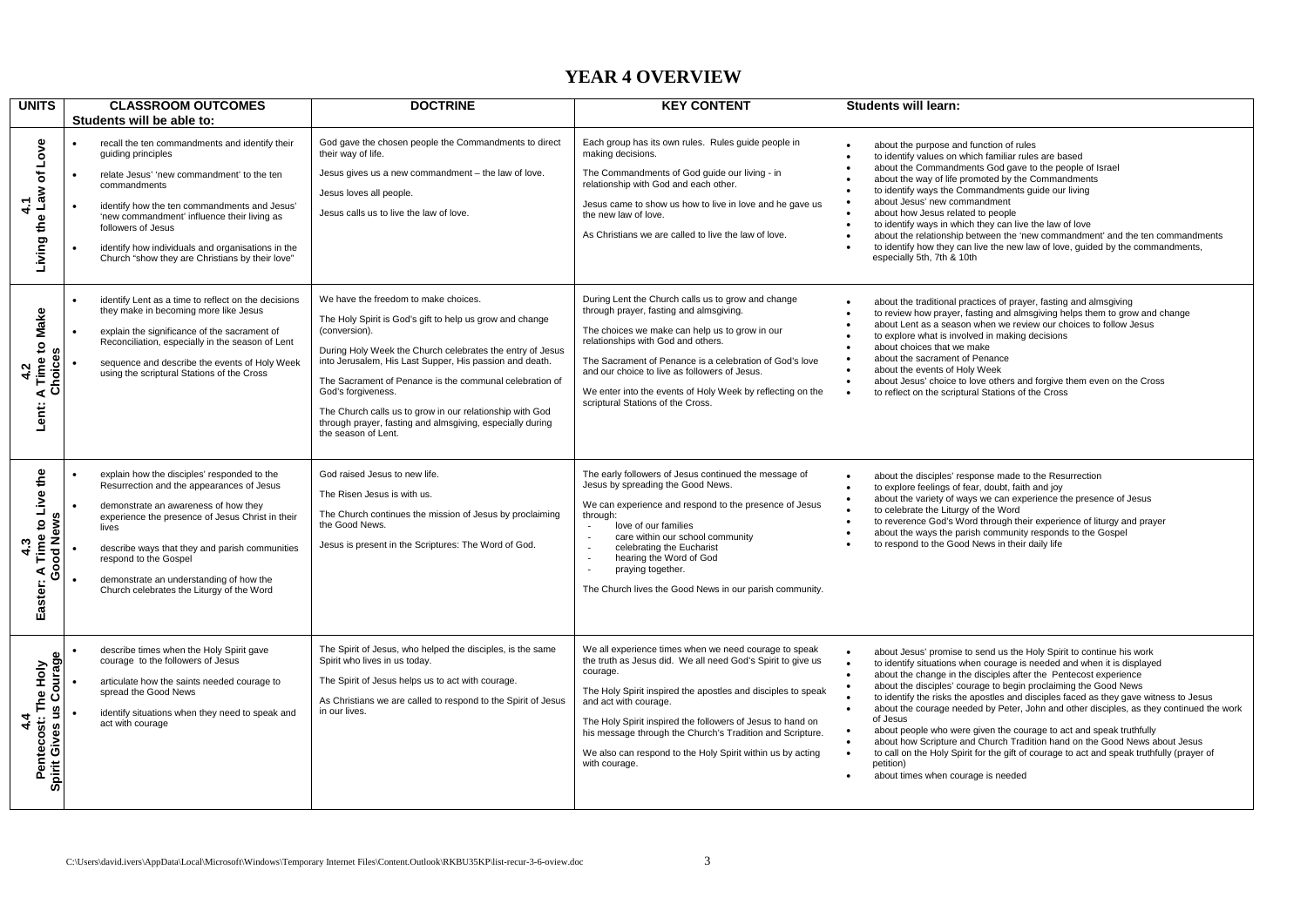### **YEAR 4 OVERVIEW**

| <b>UNITS</b>                                                              | <b>CLASSROOM OUTCOMES</b><br>Students will be able to:                                                                                                                                                                                                                                                                | <b>DOCTRINE</b>                                                                                                                                                                                                                                                                                                                               | <b>KEY CONTENT</b>                                                                                                                                                                                                                                                                                                                                                                                                                                                                          | <b>Students will learn:</b>                                                                                                                                                                                                                                                                                                                                                                                                                                                                                                                                                                                                                                                                                                                                                                                                                                                                                                                                                                                              |
|---------------------------------------------------------------------------|-----------------------------------------------------------------------------------------------------------------------------------------------------------------------------------------------------------------------------------------------------------------------------------------------------------------------|-----------------------------------------------------------------------------------------------------------------------------------------------------------------------------------------------------------------------------------------------------------------------------------------------------------------------------------------------|---------------------------------------------------------------------------------------------------------------------------------------------------------------------------------------------------------------------------------------------------------------------------------------------------------------------------------------------------------------------------------------------------------------------------------------------------------------------------------------------|--------------------------------------------------------------------------------------------------------------------------------------------------------------------------------------------------------------------------------------------------------------------------------------------------------------------------------------------------------------------------------------------------------------------------------------------------------------------------------------------------------------------------------------------------------------------------------------------------------------------------------------------------------------------------------------------------------------------------------------------------------------------------------------------------------------------------------------------------------------------------------------------------------------------------------------------------------------------------------------------------------------------------|
| God: First<br><b>Saints</b><br>ō<br>mong the<br>4.5<br>Mary, Mother       | identify how Mary, the Mother of God, listened<br>and responded to God in her life<br>recall how Mary MacKillop listened to God and<br>responded to the needs of others<br>reflect on how they listen and respond to God in<br>their lives<br>name and describe how the Church honours<br>Mary, the Mother of God     | Mary was chosen by God to be the mother of Jesus.<br>Mary listened and responded to God.<br>The Church honours Mary, the Mother of God, with special<br>feast days, prayers and various titles.<br>The Church names some special people as saints and<br>honours them with a feast day.                                                       | There are different types of listening, and listening requires<br>a response.<br>Mary listened and responded to God in the events of her<br>life:<br>The Annunciation<br>The Visitation<br>Finding of Jesus in the Temple<br>The Marriage Feast at Cana<br>Mary at Calvary.<br>Our Church celebrates Mary, the Mother of God, with<br>special feast days and honors her with various titles and<br>prayers.<br>Like the saints, we are called to listen and respond to God<br>in our lives. | about different types of listening eg. perceiving the external world through their senses<br>to engage in quiet reflection as a form of listening<br>about perceiving and knowing God's will for them<br>about events in Mary's life where she listened and responded to God<br>to explore Scripture passages which highlight Mary's openness and trust in God<br>to reflect on events in their own lives<br>to listen and respond to the Word of God through reflective prayer, drama and quided<br>meditation<br>about the Scriptural bases for the traditional prayers of Mary<br>about the purpose and form of traditional Marian prayers<br>about key Church feasts which honour Mary<br>about the various titles used to honour Mary<br>$\bullet$<br>to honour Mary through the celebration of her feast days<br>$\bullet$<br>about Mary MacKillop, who listened and responded to God in the events of her life<br>$\bullet$<br>to identify needs in their environment, and in the world, which require a response |
| God's<br>Creation<br>ە<br>4<br>vith<br>ene                                | recognise God as creator and appreciate the<br>wonder, goodness and beauty of all creation<br>demonstrate ways of living in harmony with and<br>caring for God's creation<br>identify in the Scriptures prayers of praise,<br>wonder and thanksgiving for God's creation                                              | God's creation is good.<br>God blesses us with the gift of creation.<br>God entrusts us with the care of the earth community.                                                                                                                                                                                                                 | God is the creator of all and all of creation is good.<br>We are called by God to live in harmony with the earth<br>community.<br>Our decisions to respect and care for the environment<br>affect the community now and in the future.<br>Psalms assist us in our prayers of praise, thanks and<br>wonder of God's creation.                                                                                                                                                                | about the presence of God revealed in all creation<br>about the Creation story in Gen 1 - 2:4, and that they are created in the image of God<br>$\bullet$<br>about the harmony of all creation as presented in Genesis1-2:4<br>to explore how Aboriginal spirituality inspires us to live in harmony with the earth<br>community<br>about the Church's call to a change of heart and mind in relation to the environment and a<br>greater respect for it<br>about environmental issues that threaten the sacredness of God's creation<br>to identify some ways that they can care for and respect creation<br>about the Psalms of wonder, praise and thanksgiving for creation<br>about St Francis of Assisi and his Canticle of Creation                                                                                                                                                                                                                                                                                |
| with God<br>Prayer: Being<br>4.7                                          | recognise different ways of praying within the<br>Church's tradition<br>describe how praying develops their relationship<br>with God<br>compose, read and pray different types of prayer                                                                                                                              | Prayer is a way we communicate with God.<br>Prayer is a living relationship with God the Father, Son and<br>Holy Spirit.<br>The Christian Tradition has three main ways of praying:<br>speaking, meditating, contemplating.<br>The Holy Spirit helps us to pray.<br>We live our faith through prayer and action.<br>God communicates with us. | Communication is the basis of building a relationship with<br>others.<br>We can communicate with God through prayer. Jesus<br>teaches us how to pray in different situations.<br>There are many different ways of praying and developing<br>our relationship with God.<br>Prayer can express different feelings and attitudes: praise,<br>thanks, sorrow and petition.                                                                                                                      | about the importance of communication in relationships<br>about God's relationship with us<br>to use journaling as a form of prayer<br>$\bullet$<br>about Jesus as a man of prayer<br>to recognise that we can follow Jesus' example of prayer and action<br>about different ways of praying<br>to be aware of God's presence in their lives<br>to be aware that our attitudes and actions are influenced by praying<br>$\bullet$<br>$\bullet$<br>about prayers of praise, sorrow, thanks and petition<br>to write their own psalm and/or prayers                                                                                                                                                                                                                                                                                                                                                                                                                                                                        |
| Advent to<br>as: A Time for<br>Hope<br>ءِ<br>Christmas:<br>Journey<br>4.8 | recognise the liturgical season of Advent as a<br>time to prepare for Christ's coming<br>explain the significance of particular Scriptures in<br>the seasons of Advent and Christmas<br>identify how they relate to Jesus during the<br>season of Advent<br>examine journeys of hope in the Old and New<br>Testaments | Jesus is the Son of God.<br>Jesus is God-with-us.<br>Advent is a season of the liturgical year of the Church.<br>During Advent the Church prepares for the coming of<br>Jesus.<br>Jesus is fully human and fully divine.                                                                                                                      | The liturgical season of Advent is a time to prepare for the<br>coming of Jesus into our world.<br>The Scriptures tell us of many people who made journeys in<br>hope while not fully knowing what lay ahead.<br>In the season of Advent we remember Mary and Joseph<br>who journeyed in hope, not fully knowing what lay ahead.<br>At Christmas the Church celebrates Jesus - Emmanuel -<br>'God with us' on our journey through life.                                                     | about the season of Advent as the beginning of the Church Year<br>about the season of Advent as a time of preparation and journey towards Christmas<br>$\bullet$<br>to identify what they can do to prepare for the coming of Jesus<br>about the covenant between God and the people of Israel<br>about the journeys of people of the Old Testament<br>$\bullet$<br>about prophecy in the Old Testament and its relationship to Jesus, the promised Saviour<br>to identify and reflect on the challenges of life<br>about the faith of Mary and Joseph as they journeyed to Bethlehem<br>$\bullet$<br>about the significance of the Wise Men<br>$\bullet$<br>about the Incarnation of Jesus<br>$\bullet$<br>about the meaning of Christmas traditions<br>$\bullet$<br>to identify signs of Jesus' presence with us on our journey through life                                                                                                                                                                           |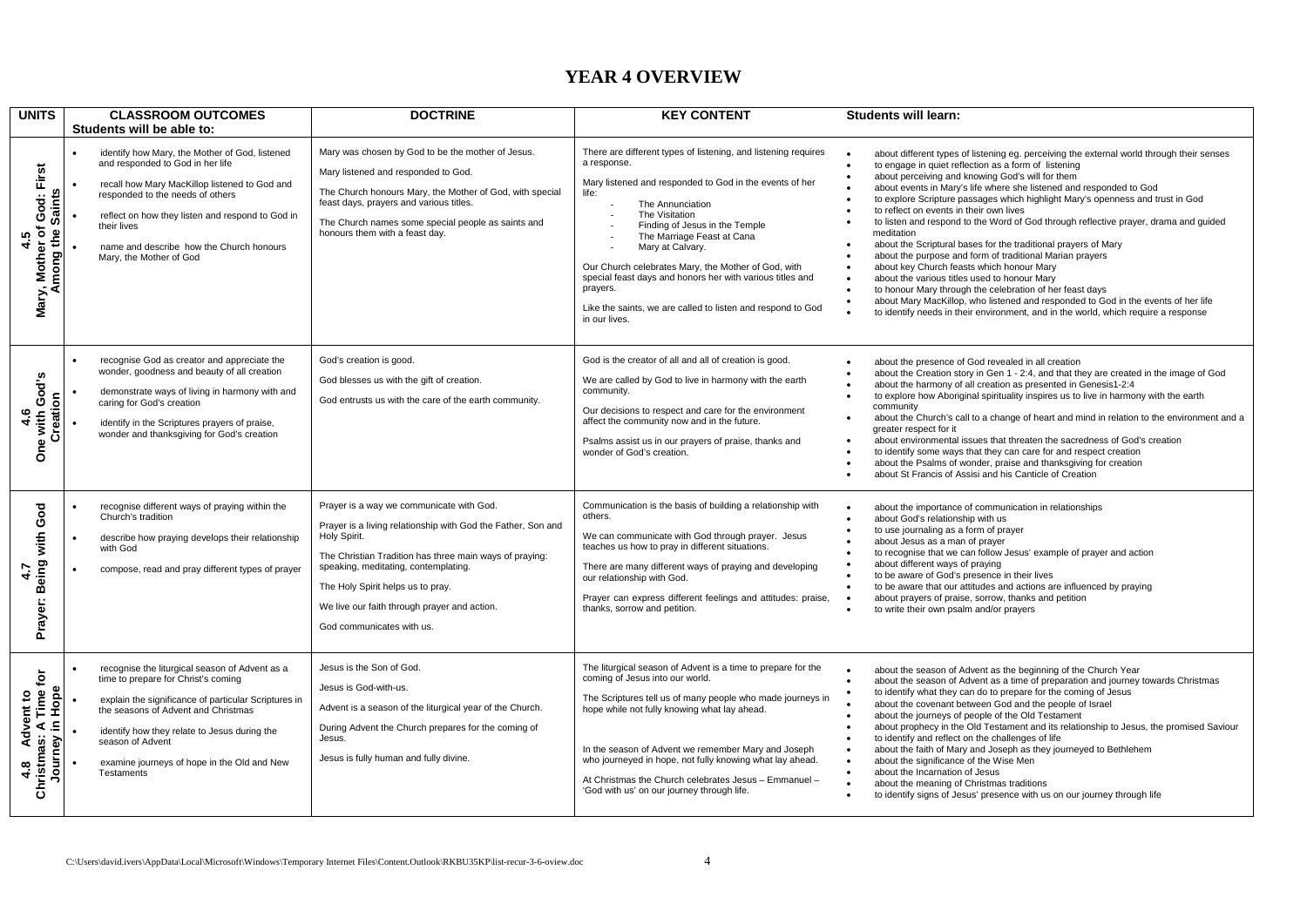### **YEAR 5 OVERVIEW**

| <b>UNITS</b>                                                           | <b>CLASSROOM OUTCOMES</b><br>Students will be able to:                                                                                                                                                                                                                         | <b>DOCTRINE</b>                                                                                                                                                                                                                                                                                                                                                                                                               | <b>KEY CONTENT</b>                                                                                                                                                                                                                                                                                                                                                                                                                                                                                                                        | <b>Students will learn:</b>                                                                                                                                                                                                                                                                                                                                                                                                                                                                                                                                                                                                                                                                                                                                                                                        |
|------------------------------------------------------------------------|--------------------------------------------------------------------------------------------------------------------------------------------------------------------------------------------------------------------------------------------------------------------------------|-------------------------------------------------------------------------------------------------------------------------------------------------------------------------------------------------------------------------------------------------------------------------------------------------------------------------------------------------------------------------------------------------------------------------------|-------------------------------------------------------------------------------------------------------------------------------------------------------------------------------------------------------------------------------------------------------------------------------------------------------------------------------------------------------------------------------------------------------------------------------------------------------------------------------------------------------------------------------------------|--------------------------------------------------------------------------------------------------------------------------------------------------------------------------------------------------------------------------------------------------------------------------------------------------------------------------------------------------------------------------------------------------------------------------------------------------------------------------------------------------------------------------------------------------------------------------------------------------------------------------------------------------------------------------------------------------------------------------------------------------------------------------------------------------------------------|
| Out<br>God: Reaching<br>Justice<br>ທ່<br>The Reign of                  | identify the basic principles of Catholic Social<br>Teaching<br>relate Church teaching and Scripture to life<br>situations<br>describe how the Catholic community promotes<br>justice                                                                                          | Every person, created in the image and likeness of God<br>has dignity and worth.<br>Jesus calls us to act with justice and love.<br>The Spirit of Jesus empowers us to continue the mission of<br>Jesus.<br>Through Baptism we are called to live the Christian way of<br>life.<br>The Church continues the mission of Jesus.                                                                                                 | We can learn to make decisions based on the values taught<br>by Jesus and demonstrated by people of faith.<br>The Catholic Church in Australia reaches out to people who<br>struggle to live with dignity.<br>Modern day prophets continue the tradition of justice found<br>in the Old and New Testaments, by working towards a<br>fairer distribution of resources to create a more just world.<br>Empowered and strengthened by the Holy Spirit we<br>respond to Jesus' challenge to reach out in justice.                             | about the role of conscience in decision-making<br>about the principles of the Catholic Church's Social Teachings<br>to use the life and teachings of Jesus to help us make decisions<br>about situations of injustice, local and global<br>about the Church's response to injustice through its institutions and organisations,<br>$\bullet$<br>to review situations of injustice in light of Scripture and Church teaching<br>about prophets and their role in the Church and society<br>$\bullet$<br>about the situation of injustice, local and global<br>to review situations of injustice in light of Scripture and Church teaching<br>$\bullet$<br>about ways they can reach out in justice<br>to reflect on, and evaluate situations and decide on responses that promote justice,<br>locally and globally |
| Lent: A Time for Growth<br>N<br>LÔ.                                    | explain how Jesus responded to people who<br>experienced difficulty and rejection<br>describe how they can grow, with the help of<br>God's Holy Spirit, during times of rejection and<br>difficulty<br>identify how Jesus responded to rejection                               | Jesus brings hope and healing.<br>Jesus Christ is both human and divine.<br>Jesus, the Son of God, in his humanness experienced life<br>as we do.<br>During Holy Week the Church remembers and celebrates<br>the experiences and events of Jesus in his last days on<br>earth.<br>Jesus is present in all experiences of life.<br>God's Holy Spirit is with us and strengthens us in our<br>journey of conversion.            | Lent is a time of growth and conversion.<br>Jesus reached out to those who were experiencing difficulty<br>and rejection. We too, can experience the loving presence<br>of Jesus in our times of rejection.<br>During Holy Week, the Church remembers the rejection<br>and the death of Jesus.                                                                                                                                                                                                                                            | about ways we can grow with the help of the Holy Spirit<br>to explore the use of images in Scripture, 40 days, desert<br>about Lent as a time of conversion<br>about how Jesus reached out to others experiencing difficulty and rejection<br>$\bullet$<br>to explore their own experience of difficulty and rejection<br>$\bullet$<br>about the passion of Jesus as an experience of rejection<br>to explore how the Church remembers the passion of Jesus during Holy Week                                                                                                                                                                                                                                                                                                                                       |
| and New Life<br>Time for<br>ω<br>ທ່<br>Easter:<br>Hope                 | explain how Jesus' life and ministry brings hope<br>and new life<br>identify ways that they live the message and<br>hope of the risen Jesus<br>express their understanding of death and<br>everlasting life<br>describe key symbols and rituals in the Easter<br>Vigil liturgy | Jesus lived and preached a message of hope.<br>God raised Jesus to new life.<br>The Church believes in the resurrection of the body and life<br>everlasting.<br>Through Baptism we share in the life, death and<br>Resurrection of Jesus.                                                                                                                                                                                     | The life and message of Jesus brought hope and new life to<br>people.<br>The death and Resurrection of Jesus offers life in union<br>with God.<br>During the Easter Vigil the Church celebrates the death and<br>Resurrection of Jesus.                                                                                                                                                                                                                                                                                                   | about experiences which bring hope in the midst of confusion and sadness<br>to identify words and actions of Jesus which brought acceptance and healing to others<br>about the disciples' experiences of the risen Jesus<br>about the importance for Christians, of the death and Resurrection of Jesus<br>about the Church's belief in everlasting life<br>about the Easter Vigil<br>$\bullet$<br>to identify the key symbols and ritual actions used during the Easter Vigil                                                                                                                                                                                                                                                                                                                                     |
| .4 Pentecost: Celebrating<br>the Presence of the Holy<br>Spirit<br>5.4 | describe the mission of Jesus in<br>Luke 4:16-22<br>name and describe the 'fruits of the Spirit'<br>identify how the good works of individuals reflect<br>the presence of the Holy Spirit                                                                                      | The Spirit of God is present in all of creation.<br>The work of the Holy Spirit is not confined by culture, time<br>nor place.<br>As Church, we believe in the transforming presence of the<br>Spirit in our world.<br>The Church is united through the Holy Spirit.<br>The spirit of Jesus lives in all Christians.<br>God the Father is our Creator; God the Son is our<br>Redeemer; God the Holy Spirit is our Sanctifier. | The presence of 'spirit' is experienced in people, places<br>and events.<br>The Spirit of God led Jesus to begin his mission.<br>The fruit of the Spirit reveal to us the presence of the Holy<br>Spirit at work in:<br>the early Christian community<br>$\bullet$<br>the Catholic Church today<br>$\bullet$<br>other Christian communities (ecumenism).<br>$\bullet$<br>God the Holy Spirit is our sanctifier. The Holy Spirit is<br>present and active in our lives. The mystery of the Trinity:<br>God is Father, Son and Holy Spirit. | about a sense of spirit experienced in people, places and events-<br>to identify times when they have experienced the presence of 'spirit' through people,<br>places and events<br>about Jesus proclaiming and living his mission, strengthened by the Holy Spirit<br>to identify the qualities Jesus needed to carry out his mission<br>about the early Christian communities<br>about the Catholic Church today<br>about the work of other Christian communities<br>to identify the Holy Spirit at work in all Christian communities<br>about times when we experience the Holy Spirit present and active in our lives<br>$\bullet$<br>about praying to the Trinity - God the Father, Son and Holy Spirit<br>to identify how the Holy Spirit inspires good works in them<br>$\bullet$                            |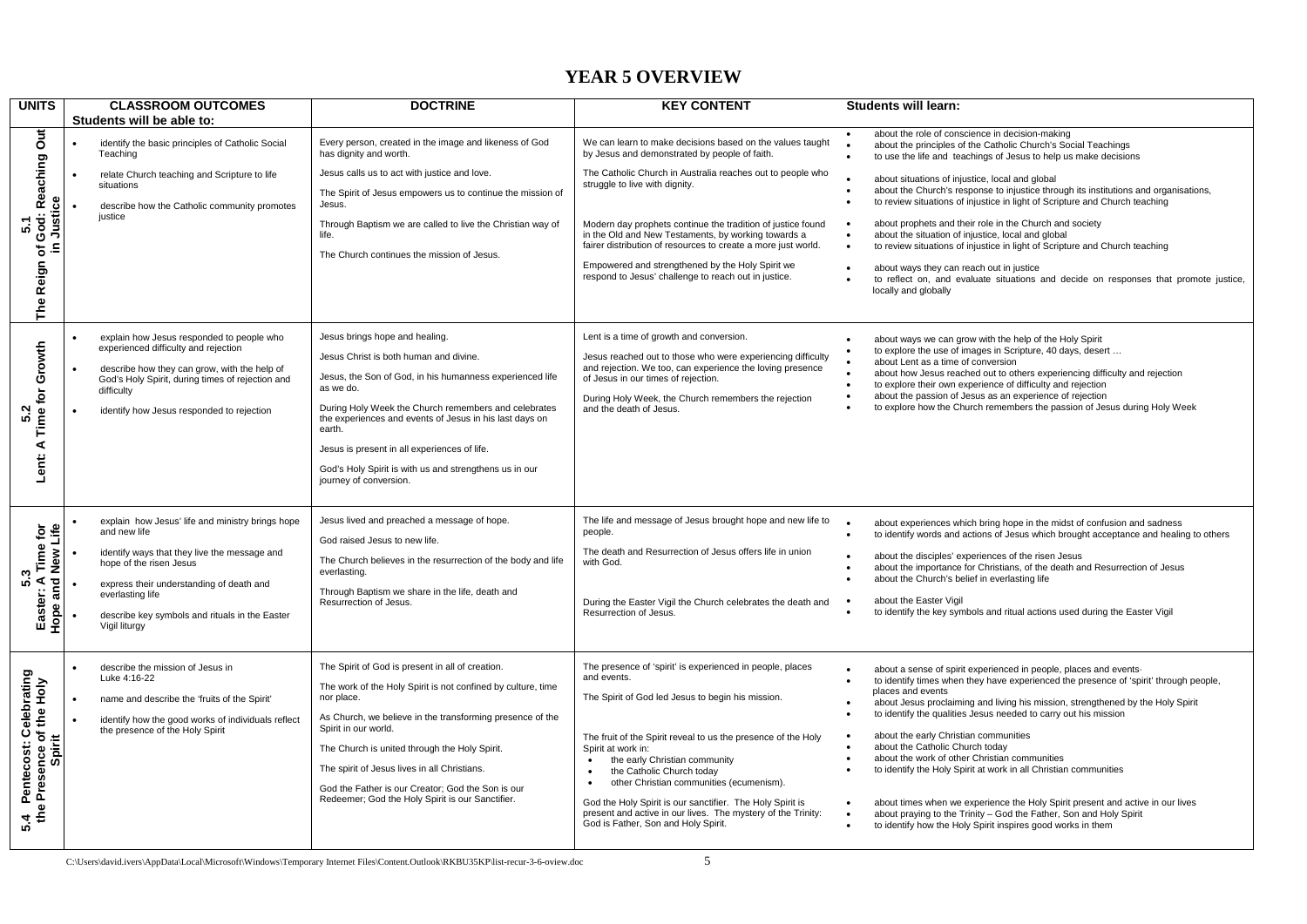## **YEAR 5 OVERVIEW**

| <b>UNITS</b>                                                                                        | <b>CLASSROOM OUTCOMES</b><br>Students will be able to:                                                                                                                                                                                                                                                                                                           | <b>DOCTRINE</b>                                                                                                                                                                                                                                                                                                                                                                                                            | <b>KEY CONTENT</b>                                                                                                                                                                                                                                                                                                                                                                                                                                                                                                                                                                 | <b>Students will learn:</b>                                                                                                                                                                                                                                                                                                                                                                                                                                                                                                                                                                                                                                                                                                                                                                                                                                                                                    |
|-----------------------------------------------------------------------------------------------------|------------------------------------------------------------------------------------------------------------------------------------------------------------------------------------------------------------------------------------------------------------------------------------------------------------------------------------------------------------------|----------------------------------------------------------------------------------------------------------------------------------------------------------------------------------------------------------------------------------------------------------------------------------------------------------------------------------------------------------------------------------------------------------------------------|------------------------------------------------------------------------------------------------------------------------------------------------------------------------------------------------------------------------------------------------------------------------------------------------------------------------------------------------------------------------------------------------------------------------------------------------------------------------------------------------------------------------------------------------------------------------------------|----------------------------------------------------------------------------------------------------------------------------------------------------------------------------------------------------------------------------------------------------------------------------------------------------------------------------------------------------------------------------------------------------------------------------------------------------------------------------------------------------------------------------------------------------------------------------------------------------------------------------------------------------------------------------------------------------------------------------------------------------------------------------------------------------------------------------------------------------------------------------------------------------------------|
| Church in Australia<br>Story<br>Special<br>5.5<br>Catholic<br>$\boldsymbol{\varpi}$<br>has i<br>The | describe the faith of Catholics and identify their<br>struggle during the early years of white<br>settlement in Australia<br>identify key people and events that shaped the<br>Catholic Church in Australia<br>recognise and appreciate that the Catholic<br>Church is made up of the Latin Church and<br>various Eastern Catholic Churches.                     | The Spirit empowers people to spread the Gospel of Jesus.<br>The Church is a sign of the presence of Jesus in the world.<br>The Church is the people of God.<br>The Catholic Church holds common beliefs proclaimed in<br>the Creed.<br>The Catholic Church has many rites.<br>In an Archdiocese the Archbishop leads the Church and in<br>a diocese, the Bishop is the leader of the Church.                              | In the early years of the colonisation of Australia, people<br>faced many challenges and struggles in establishing the<br>Catholic Church.<br>As the colony of NSW grew and expanded, the early<br>Catholic communities were served by pioneers, priests and<br>religious orders.<br>The Catholic Church in Australia is made up of<br>archdioceses and dioceses and is actively involved in<br>service of God and people.<br>There are different expressions of the Catholic Church in<br>Australia, originating from the Eastern traditions as well as<br>the Western tradition. | about their own family's story of arrival in Australia<br>to identify the struggles and hardships faced by the Catholic community in early colonial<br>times in Australia<br>significant dates and events in the history of the Catholic Church in Australia<br>about significant people who helped the growth and development of the Catholic Church<br>in Australia<br>about the life and mission of Caroline Chisholm and her contribution to the Church and<br>Australian society<br>about the structures of the Catholic Church in Australia<br>to identify organisations and groups that serve the Australian community<br>about multiculturalism and the Church in Australia<br>$\bullet$<br>about the Eastern Catholic Churches in Australia.                                                                                                                                                          |
| ৳<br>Change<br>Heart<br>5.6<br>⋖<br>Creation                                                        | describe all of creation as a gift of God<br>identify how human beings have misused God's<br>creation and name some solutions to<br>environmental concerns<br>describe what Sabbath means and identify how<br>they can rest, re-create and give praise to God<br>explain the concept of ecological conversion and<br>identify how human beings care for creation | God created all living things.<br>All of creation reveals the love of God.<br>Creation reflects the wisdom, beauty and love of God.<br>Christians are called to share in and care for the earth<br>community.                                                                                                                                                                                                              | Creation is a gift from God to all people.<br>The environment is sometimes misused and mismanaged.<br>Stewardship calls us to take responsibility for the protection<br>and care of the earth community by exploring and<br>developing better ways to live in peace with all creation.<br>The responsibility of Christian stewardship is to recognise<br>and challenge poverty, oppression and exploitation as it<br>exists within the earth community.                                                                                                                            | about creation as graced by God and a gift to all people<br>$\bullet$<br>about the inter-connectedness of creation<br>to reflect with thanksgiving on all of God's creation<br>about ways human beings have mismanaged and misused God's creation<br>$\bullet$<br>about some of the positive and negative consequences of technology<br>to define the concept of ecological conversion and come to an understanding of the need<br>$\bullet$<br>to change attitudes and actions<br>about the Sabbath and the need for Sabbath time in their lives<br>$\bullet$<br>about what the Church calls Catholics to do on the Lord's Day<br>$\bullet$<br>about how the Church affirms the integrity and goodness of creation through papal and<br>Church documents<br>to exercise responsible stewardship for all of God's creation by analysing and challenging<br>those structures which cause harm to God's creation |
| Celebrate the<br>Sacraments - Part<br>5.7<br>Å                                                      | identify and describe the seven sacraments of<br>the Church<br>demonstrate an understanding of the importance<br>of the sacraments of Penance and Holy Orders<br>explain the rituals and symbols used in the<br>celebration of the sacraments of Penance and<br><b>Holy Orders</b>                                                                               | The seven sacraments of the Church are: Baptism,<br>Confirmation, Eucharist, Penance, Anointing of the Sick,<br>Marriage and Holy Orders.<br>Through the sacrament of Holy Orders, the priest is gifted<br>by the Holy Spirit to exercise the ministry of leadership and<br>service.<br>In the sacrament of Penance we celebrate our<br>reconciliation with God, with ourselves, with each other and<br>with the universe. | Sacraments are signs of the activity and presence of God.<br>The Catholic Church celebrates Holy Orders as a<br>sacrament at the service of communion.<br>The Catholic Church celebrates Penance as a sacrament of<br>healing.                                                                                                                                                                                                                                                                                                                                                     | to define the word 'sacrament'<br>$\bullet$<br>about the seven sacraments and their purpose<br>about the symbols and rituals of the seven sacraments<br>$\bullet$<br>about the role of the bishop, priest and deacon<br>about the symbols and rituals of the sacrament of Holy Orders<br>about the significance of the sacrament of Holy Orders in the life of the Church<br>about the significance of the sacrament of Penance in the life of the Church<br>about the symbols and rituals of the sacrament of Penance<br>about the three rites of the sacrament of Penance                                                                                                                                                                                                                                                                                                                                    |
| Advent to<br>nas: A Time to<br>and Celebrate<br>Prepare and<br>Christmas:<br>5.8                    | explain the seasons of Advent and Christmas in<br>the Church's liturgical year<br>describe the role of John the Baptist in Scripture<br>identify customs and practices of Advent that<br>help them prepare for and celebrate the birth of<br>Jesus and his second coming<br>explain the importance of the birth of Jesus                                         | Jesus is fully human and fully divine.<br>Jesus is the Son of God.<br>God promised to send us a Saviour.<br>The liturgical year of the Church begins with the season of<br>Advent.<br>At Christmas the Church celebrates the birth of Jesus.                                                                                                                                                                               | Our Church Year begins with the season of Advent when<br>we prepare for the coming of Jesus the promised Saviour.<br>In the readings of Advent, John the Baptist reminds us to<br>prepare for the coming of Jesus the Saviour.<br>The Church in Australia celebrates Advent and Christmas<br>with customs from many countries. Some customs include<br>helping others who, like the Holy Family, are homeless or<br>refugees.<br>At Christmas we celebrate the birth of Jesus, when God<br>came to earth and became one of us.                                                     | about the liturgical season of Advent and its place in the liturgical year<br>$\bullet$<br>to identify change as necessary in preparation for the coming of Jesus<br>$\bullet$<br>about the challenge of John the Baptist's message<br>to identify the voices of joy and hope in our lives and the lives of others<br>$\bullet$<br>about the Advent wreath and other ways they can prepare for the coming of Jesus<br>$\bullet$<br>to identify and participate in customs and practices which turn our hearts towards the<br>$\bullet$<br>needs of others<br>about Christmas as the celebration of the birth of Jesus<br>$\bullet$<br>to recognise that Jesus the Son of God, is truly God and truly man<br>$\bullet$                                                                                                                                                                                          |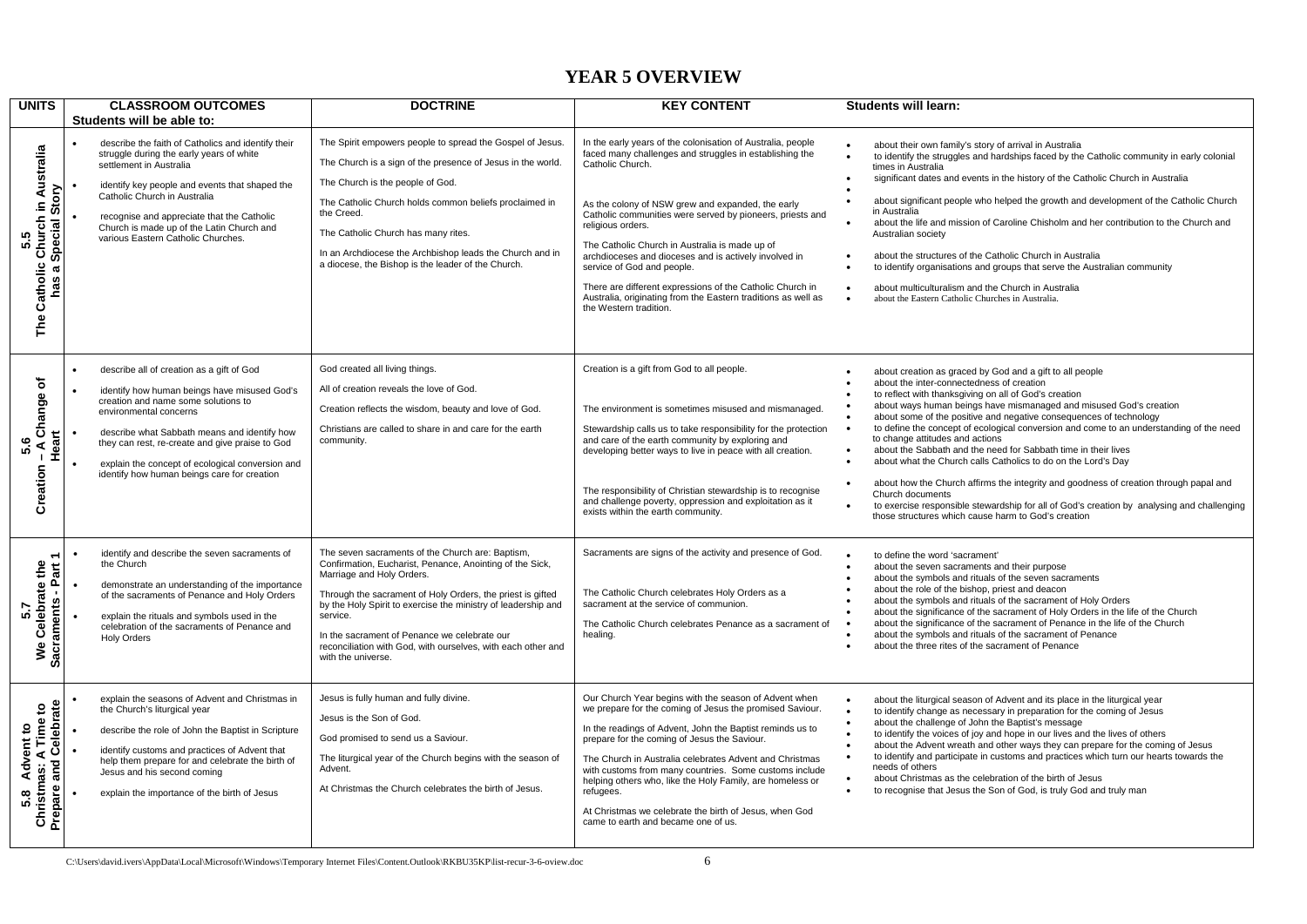#### **YEAR 6 OVERVIEW**

| <b>UNITS</b>                                                                                                 | <b>CLASSROOM OUTCOMES</b>                                                                                                                                                                                                                                                                                                                                          | <b>DOCTRINE</b>                                                                                                                                                                                                                                                                                                                                                                                                                                                                    | <b>KEY CONTENT</b>                                                                                                                                                                                                                                                                                                                                                                                                                                                                                                                                                                                        | <b>Students will learn:</b>                                                                                                                                                                                                                                                                                                                                                                                                                                                                                                                                                                                                                                                                                                                                                                                                                                                                                                                                          |
|--------------------------------------------------------------------------------------------------------------|--------------------------------------------------------------------------------------------------------------------------------------------------------------------------------------------------------------------------------------------------------------------------------------------------------------------------------------------------------------------|------------------------------------------------------------------------------------------------------------------------------------------------------------------------------------------------------------------------------------------------------------------------------------------------------------------------------------------------------------------------------------------------------------------------------------------------------------------------------------|-----------------------------------------------------------------------------------------------------------------------------------------------------------------------------------------------------------------------------------------------------------------------------------------------------------------------------------------------------------------------------------------------------------------------------------------------------------------------------------------------------------------------------------------------------------------------------------------------------------|----------------------------------------------------------------------------------------------------------------------------------------------------------------------------------------------------------------------------------------------------------------------------------------------------------------------------------------------------------------------------------------------------------------------------------------------------------------------------------------------------------------------------------------------------------------------------------------------------------------------------------------------------------------------------------------------------------------------------------------------------------------------------------------------------------------------------------------------------------------------------------------------------------------------------------------------------------------------|
|                                                                                                              | Students will be able to:                                                                                                                                                                                                                                                                                                                                          |                                                                                                                                                                                                                                                                                                                                                                                                                                                                                    |                                                                                                                                                                                                                                                                                                                                                                                                                                                                                                                                                                                                           |                                                                                                                                                                                                                                                                                                                                                                                                                                                                                                                                                                                                                                                                                                                                                                                                                                                                                                                                                                      |
| The Reign of God:<br>ng Down the Barriers<br><b>Breaking</b><br>$\overline{6}$                               | explain ways Jesus related to people and helped<br>them to relate to one another<br>analyse different ways by which individuals<br>continue the mission of Jesus<br>name those who were marginalised in Jesus'<br>time and those marginalised today<br>explain how the Christian community responds<br>to the marginalised                                         | All people are created in the image and likeness of God.<br>All people have the potential to reflect the goodness and<br>love of God.<br>Sin is a deliberate turning away from God.<br>The Church calls us, as Christians, to work towards unity<br>with all people.<br>Christians continue to bring about the reign of God.                                                                                                                                                       | Jesus' mission was to reveal the Reign of God to his<br>followers. He lived in a way that helped his dream become<br>real.<br>We often make judgements about people based on external<br>factors.<br>Through Jesus' actions and teachings we learn about<br>understanding and accepting others and looking beyond<br>externals to the true worth of the person.<br>As Christians we have a responsibility to work towards unity<br>through a better understanding and appreciation of people.                                                                                                             | about the beatitudes as a way of life<br>about the reign of God<br>to reflect on ways Christians live the beatitudes and promote the reign of God<br>$\bullet$<br>to identify types of discrimination; eg racism, sexism<br>$\bullet$<br>about the concept of sin, social and personal, in relation to justice<br>to reflect on Scripture texts that tell about Jesus as inclusive and respectful of all<br>about the marginalised/outcasts of Jesus' time and our time<br>$\bullet$<br>about ways we can include and exclude others<br>about the importance of acceptance and inclusiveness of all people<br>$\bullet$<br>to critically reflect on judgements we make as a community and as individuals<br>$\bullet$                                                                                                                                                                                                                                                |
| <b>Time for Building</b><br>Just World<br><b>S</b> .2<br>⋖<br>$\mathfrak{a}$<br>Lent:                        | recognise Lent as a time to renew commitment<br>to the mission of Jesus<br>explain the mission of Jesus in Luke 4:16-30<br>describe how the Church, empowered by the<br>Holy Spirit, lives the mission of Jesus<br>connect the sufferings of Jesus to those who<br>experience suffering and injustice today                                                        | Jesus came to reveal the reign of God.<br>The reign of God is a reign of justice and love.<br>The Church celebrates Lent as a season of renewing our<br>commitment to the mission of Jesus.<br>Jesus suffered, was crucified and died.<br>The suffering, death and resurrection of Jesus were<br>consequences of his commitment to the mission of<br>revealing the reign of God.                                                                                                   | Lent is a season of the Church's Year when we are called<br>again to renew our commitment to the mission of Jesus.<br>We, the Church, continue the mission of Jesus by loving<br>and serving others, and working to create a just and caring<br>world where:<br>human rights are respected<br>resources are shared<br>inequalities are challenged.<br>In Holy Week the Church remembers that Jesus, in being<br>faithful to his mission suffered and was crucified.                                                                                                                                       | about Lent as a time of renewal<br>about the mission of Jesus<br>about human rights, inequality and the distribution of resources in today's world<br>$\bullet$<br>about the Church's response to these realities<br>$\bullet$<br>about the ways the Church continues the mission of Jesus, being compassionate and just<br>and proclaiming the reign of God locally and globally<br>about Jesus' commitment to his mission<br>$\bullet$<br>about others who gave their lives because of their commitment to the mission of Jesus<br>to identify connections between the passion of Jesus and those who suffer injustice today                                                                                                                                                                                                                                                                                                                                       |
| Time<br>Hope<br><b>Celebrate Hope</b><br>I the Risen Lord<br>Easter: A<br>$\mathbf{c}$<br>으.<br>$\mathbf{c}$ | explain the impact on the disciples of Jesus'<br>Resurrection and Ascension<br>describe what the Church believes and teaches<br>about everlasting life<br>identify images that help them understand death<br>and everlasting life                                                                                                                                  | Jesus died and was raised to new life.<br>The Resurrection is the key mystery of our faith.<br>Through the Resurrection we believe that we will live<br>forever - this is called eternal life.<br>Jesus is alive and present with us today.<br>The Church professes belief in the communion of saints.                                                                                                                                                                             | The Easter event caused great confusion for the followers<br>of Jesus. Through the appearances of the risen Jesus, the<br>disciples came to believe he was alive and with them in a<br>new way.<br>After His resurrection Jesus ascended to heaven.<br>As Christians our belief and hope is that we too will rise to<br>new life with Jesus.                                                                                                                                                                                                                                                              | about the account of the Resurrection in the Gospel of John and the appearance of Jesus<br>$\bullet$<br>to Mary Magdalene after the Resurrection<br>$\bullet$<br>to identify and explore the disciples' fear and confusion leading to their belief in the<br>Resurrection<br>to explore the story of the Ascension<br>to explain the Church's belief that Jesus will come again<br>about feasts of the liturgical year including All Saints Day, All Souls Day and the feast of<br>the Ascension<br>about some Scripture passages that give insight into the promise of eternal life<br>about life after death from the prayers of our Tradition                                                                                                                                                                                                                                                                                                                     |
| Celebrating the<br>Spirit<br>Gift of the Holy<br>$\ddot{\bullet}$<br>Confirmation:                           | identify some images in Scripture that reveal<br>God as Holy Spirit<br>describe the relationship between the<br>sacraments of Baptism and Confirmation<br>outline the main structure of the sacrament of<br>Confirmation<br>identify the main beliefs expressed in the Nicene<br>Creed<br>explain how the saints have lived the gifts of the<br><b>Holy Spirit</b> | Baptism, Confirmation and Eucharist are Sacraments of<br>Initiation.<br>Through the Sacraments of Initiation the Christian is<br>received into full membership of the Church.<br>In the sacrament of Confirmation the anointing with oil is<br>the central action.<br>The anointing with Chrism is the sacramental sign of the<br>seal of the Holy Spirit.<br>Symbols and rituals signify and express the gifts of the Holy<br>Spirit celebrated in the sacrament of Confirmation. | Symbols and rituals help us express and celebrate events<br>and times in our lives.<br>Images of wind and fire helped the people of the early<br>Christian community express their experience of the<br>presence of God.<br>The symbols of Baptism and Confirmation help the Church<br>community to express and celebrate initiation into the<br>Christian community.<br>The rituals in the celebration of Confirmation strengthen our<br>commitment as baptised Christians.<br>As members of the Christian community we explore the<br>gifts of the Holy Spirit that help us live as followers of Jesus. | about the symbols and rituals we use in everyday life<br>to explore the symbols and rituals used in everyday life<br>$\bullet$<br>about the biblical images used to express the presence of God<br>to explore the Pentecost event and the significance of the symbols of wind and fire<br>about the symbols of Baptism and Confirmation<br>to explore these symbols in the light of sacred Scripture and the Tradition of the Church<br>about the connection between Baptism and Confirmation<br>$\bullet$<br>about the rituals in the sacrament of Confirmation<br>to explore these rituals in the light of sacred Scripture and the Tradition of the Church<br>about the structure of the Rite of Confirmation<br>$\bullet$<br>to explore the creed and baptismal promises as the core belief statements of our faith<br>$\bullet$<br>about the gifts of the Holy Spirit<br>to identify the gifts of the Holy Spirit in themselves, those they know and the saints |